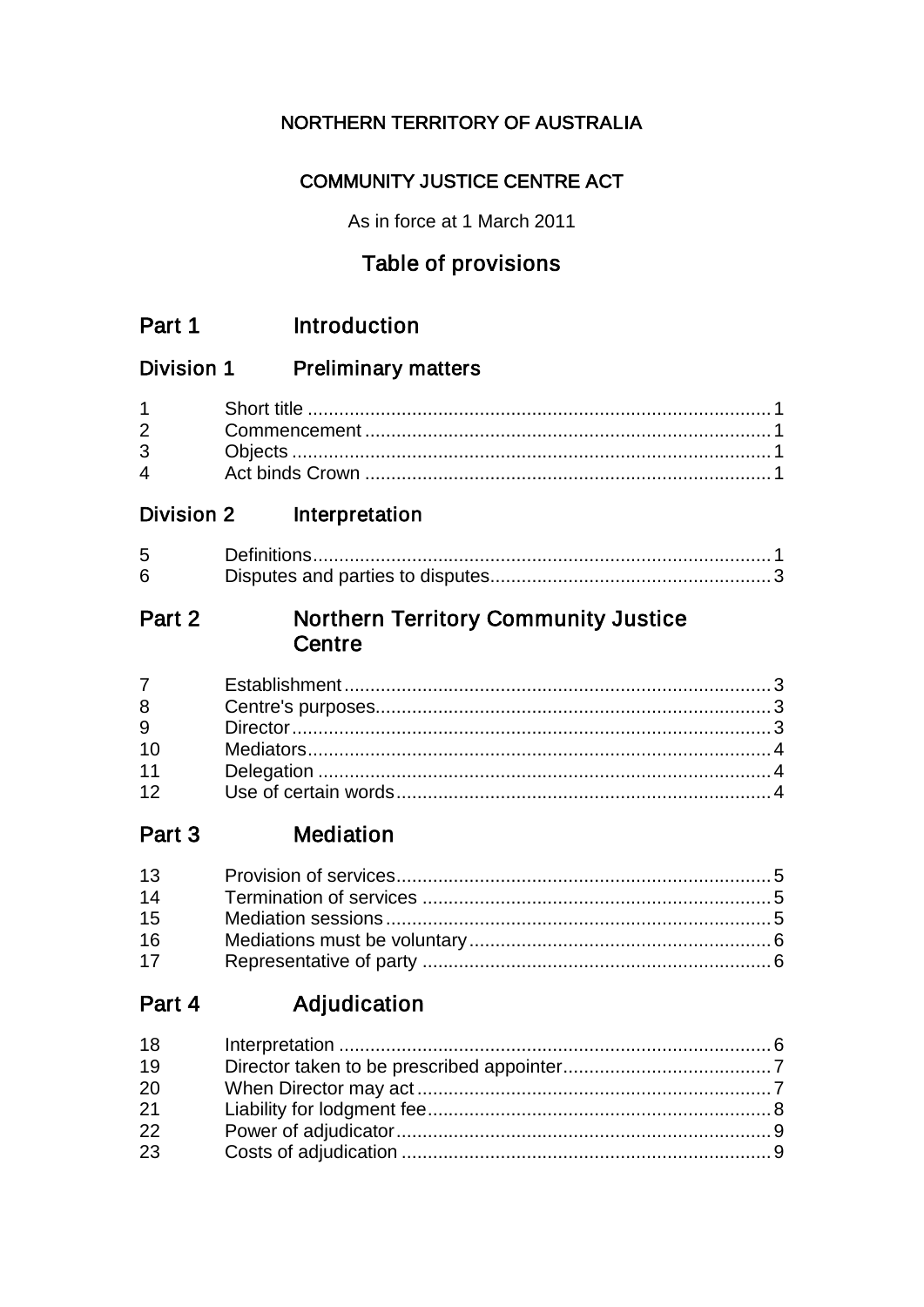#### **Community Justice Consultative Council** Part 5

| 25 |  |
|----|--|
| 26 |  |
|    |  |
| 28 |  |
| 29 |  |
| 30 |  |
|    |  |

#### Administration Part 6

| 31 |  |
|----|--|
| 32 |  |
| 33 |  |
| 34 |  |
| 35 |  |
| 36 |  |
| 37 |  |
| 38 |  |
| 39 |  |
| 40 |  |
|    |  |

## **Transitional matters for Community<br>Justice Centre Act 2005** Part 7

|--|--|--|--|

#### **ENDNOTES**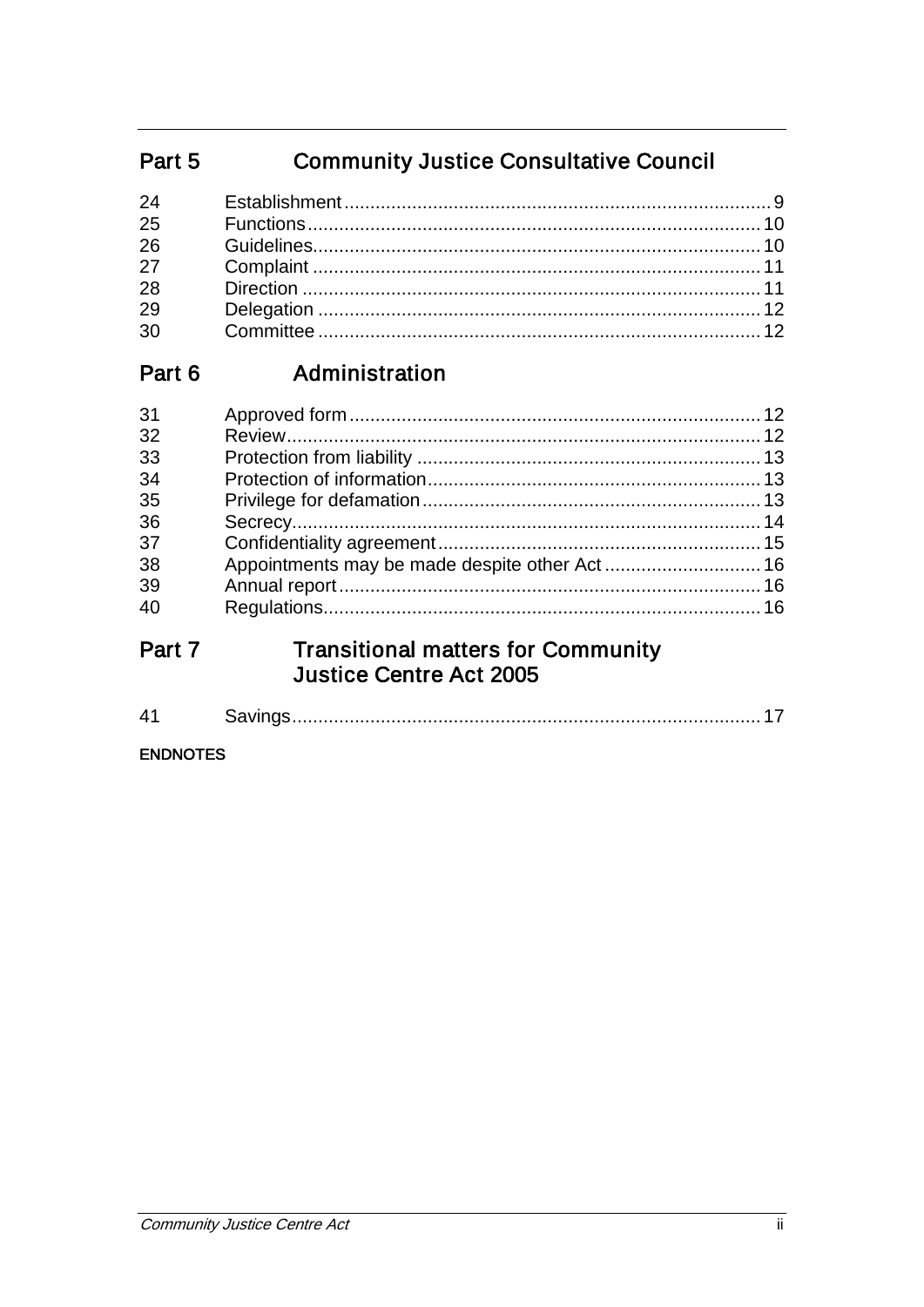## NORTHERN TERRITORY OF AUSTRALIA

\_\_\_\_\_\_\_\_\_\_\_\_\_\_\_\_\_\_\_\_

This reprint shows the Act as in force at 1 March 2011. Any amendments that commence after that date are not included.

\_\_\_\_\_\_\_\_\_\_\_\_\_\_\_\_\_\_\_\_

### COMMUNITY JUSTICE CENTRE ACT

### An Act to establish the Northern Territory Community Justice Centre, and for related purposes

## Part 1 Introduction

### Division 1 Preliminary matters

### 1 Short title

This Act may be cited as the *Community Justice Centre Act*.

### 2 Commencement

This Act comes into operation on the date fixed by the Administrator by notice in the *Gazette*.

### 3 Objects

The objects of this Act are as follows:

- (a) to promote mediation as a way of resolving disputes;
- (b) to facilitate the provision of adjudication under the Construction Contracts (Security of Payments) Act.

### 4 Act binds Crown

This Act binds the Crown in right of the Territory and, to the extent the legislative power of the Legislative Assembly permits, the Crown in all its other capacities.

### Division 2 Interpretation

### 5 Definitions

In this Act, unless the contrary intention appears:

approved form means a form approved under section 31.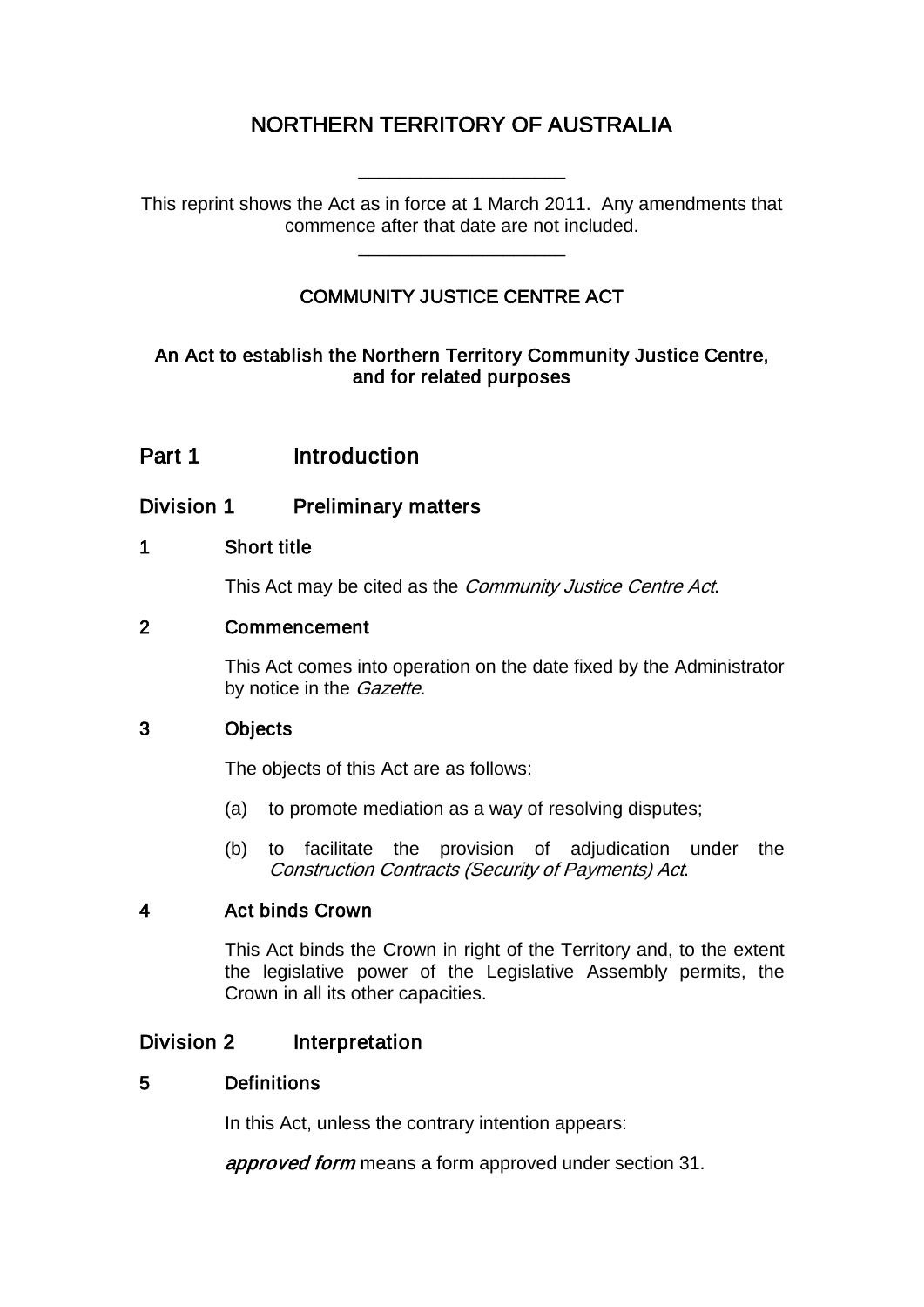**Centre** means the Northern Territory Community Justice Centre established by section 7.

Centre employee has the meaning in section 9(5)(b).

CEO means the Chief Executive Officer.

Committee means a committee established under section 30.

Committee member means a member of a Committee.

**Council** means the Community Justice Consultative Council established by section 24.

**Council member** means a member of the Council.

**Director** means the person holding or occupying the office of Director referred to in section 9.

dispute has the meaning in section 6(1).

**Guidelines** means the policy guidelines made and in force under section 26.

mediation service means any of the following services in relation to a dispute:

- (a) the conducting of mediation sessions for the dispute;
- (b) any other services relating to the mediation sessions.

mediation session includes any steps taken by a mediator:

- (a) to arrange for the mediation of a dispute; or
- (b) for the mediation of a dispute; or
- (c) for any follow-up for the mediation of a dispute.

#### mediator means:

- (a) the Director; or
- (b) a person engaged as a mediator under section 10.

#### parties for:

- (a) a dispute has the meaning in section 6; or
- (b) a mediation session means the parties to the dispute to which the session relates.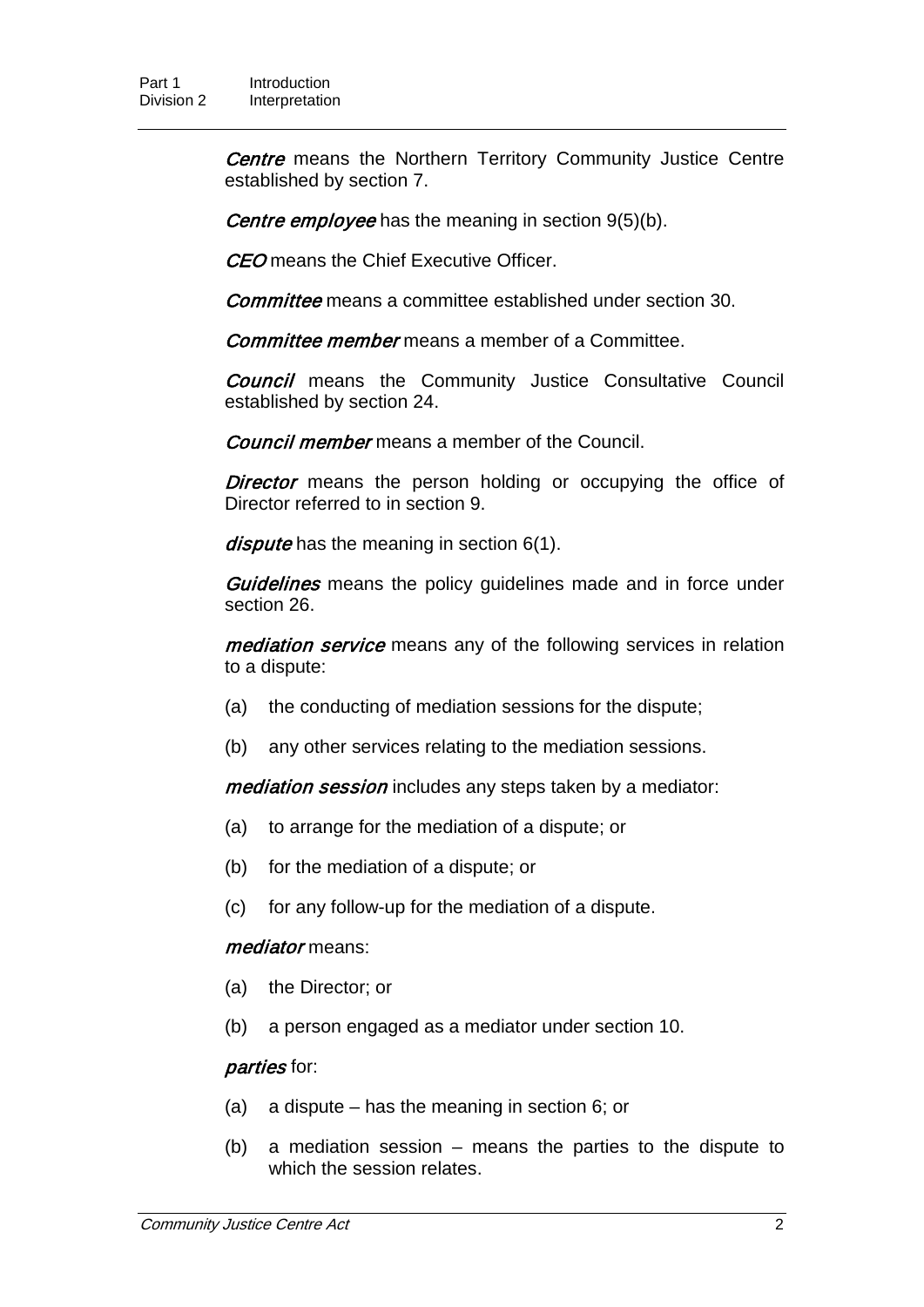**purposes of the Centre** means the purposes referred to in section 8.

#### 6 Disputes and parties to disputes

- (1) There is a dispute on a matter if 2 or more persons are in disagreement on the matter (whether or not any negotiations on the matter are in progress).
- (2) Those persons are parties to the dispute.

### Part 2 Northern Territory Community Justice Centre

#### 7 Establishment

The Northern Territory Community Justice Centre is established.

#### 8 Centre's purposes

The Centre is established for the following purposes:

- (a) to provide mediation services;
- (b) to carry out other functions as provided by any other Act.

#### 9 Director

- (1) There is to be a Director of the Centre.
- (2) The Director must be appointed by the CEO.
- (3) The Director must be a public sector employee.
- (4) The Director must:
	- (a) having regard to the Guidelines, exercise powers and perform functions for the purposes of the Centre; and
	- (b) exercise powers and perform functions under the Construction Contracts (Security of Payments) Act as provided by Part 4 of this Act.
- (5) The Director may be assisted by the following persons for subsection (4)(a):
	- (a) a mediator;
	- (b) a person (a **Centre employee**) who:
		- (i) is not a mediator; and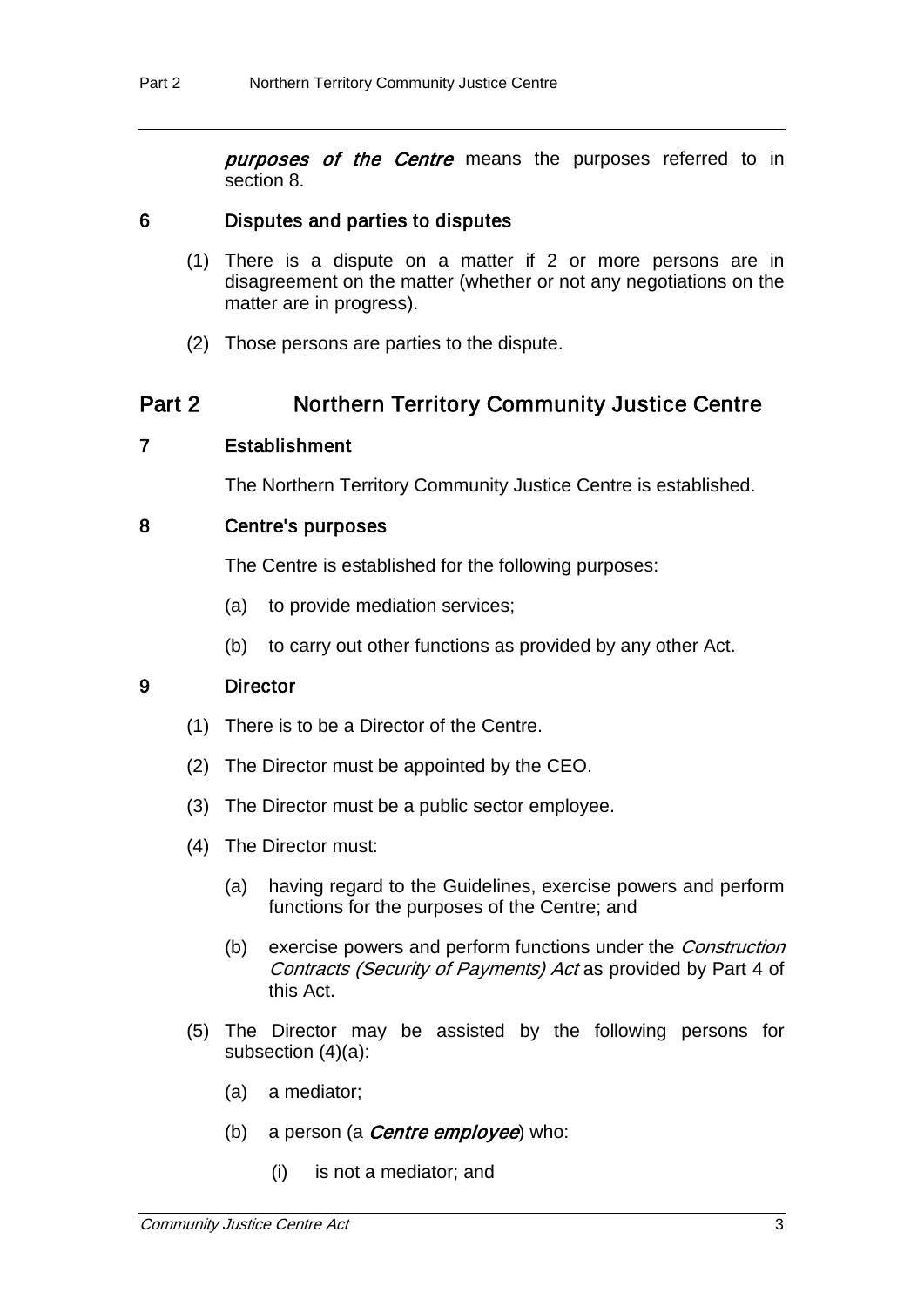- (ii) is a public sector employee; and
- (iii) is employed for the purposes of the Centre.
- (6) The Director may be assisted by a Centre employee for subsection (4)(b).

#### 10 Mediators

- (1) The Director must engage one or more mediators for the provision of mediation services by the Centre.
- (2) A mediator must be:
	- (a) a public sector employee; or
	- (b) a person engaged on conditions approved by the CEO.
- (3) Each mediator (including the Director) must hold the prescribed qualifications for a mediator.

#### 11 Delegation

- (1) The Director may delegate any of the Director's powers or functions (other than powers or functions arising from Part 4) to:
	- (a) a mediator; or
	- (b) a Centre employee.
- (2) The delegation must be in writing.

#### 12 Use of certain words

- (1) The words "Community Justice Centre" must not be used in the name of an organisation other than the Centre.
- (2) A person must not contravene subsection (1).

Maximum penalty: If the offender is a natural person  $-$ 100 penalty units.

> If the offender is a body corporate – 500 penalty units.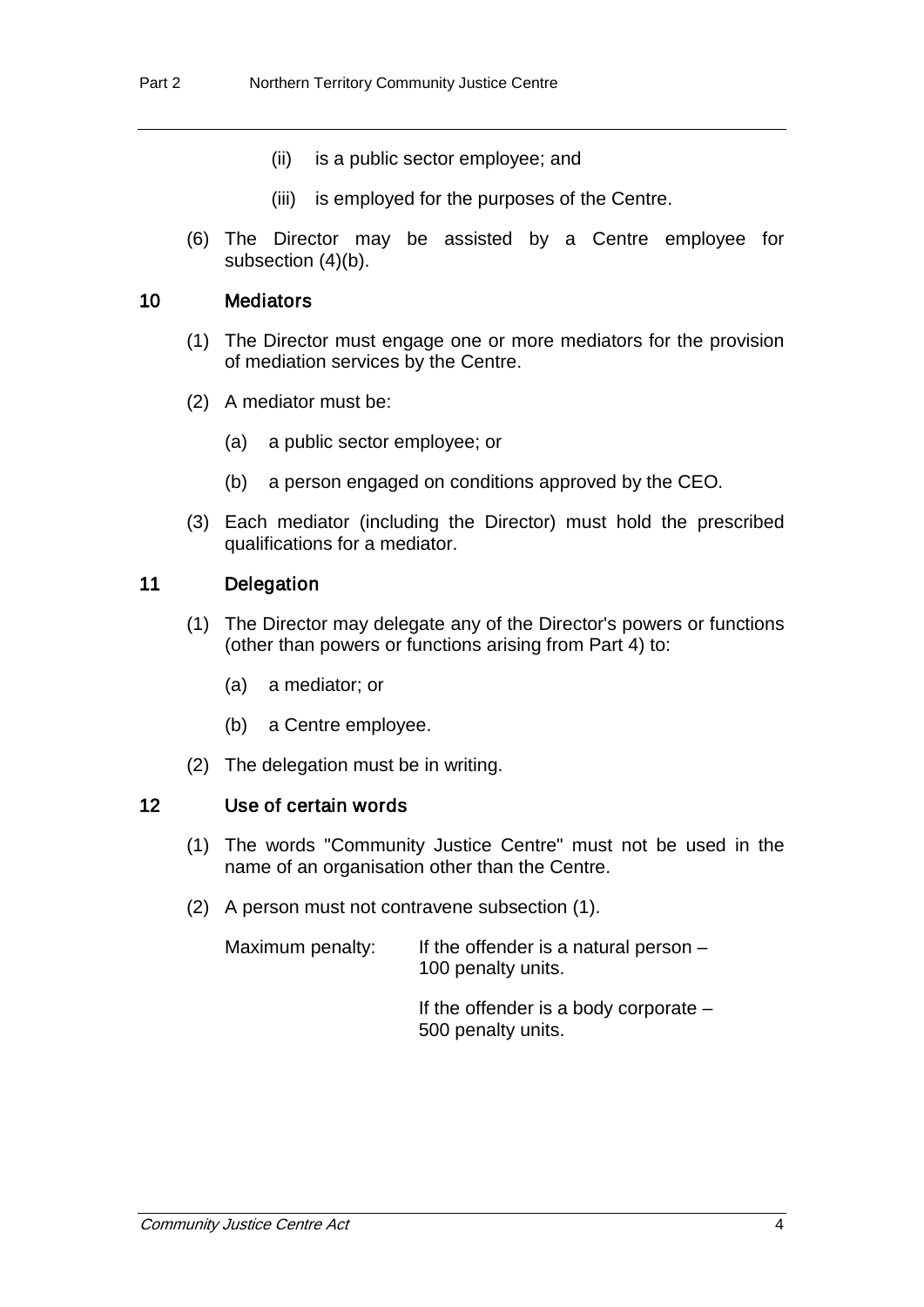## Part 3 Mediation

#### 13 Provision of services

- (1) The parties to a dispute may apply to the Director for the provision of mediation services for the dispute.
- (2) The application must be made in the approved form.
- (3) The Director must, having regard to the Guidelines, accept or refuse the application.
- (4) Mediation service may only be provided for the dispute if the Director accepts the application.

#### 14 Termination of services

Mediation services provided for a dispute may be terminated at any time by any of the following:

- (a) a party to the dispute;
- (b) the Director;
- (c) a mediator providing the services.

### 15 Mediation sessions

- (1) A mediation session must be conducted:
	- (a) by one or more mediators; and
	- (b) in accordance with any directions given by the Director.
- (2) A mediator must have regard to the Guidelines in conducting the session.
- (3) The rules of evidence do not apply in relation to the session.
- (4) A mediator must not engage in the adjudication or arbitration of a dispute in the session.
- (5) Except with the permission of the Director or in accordance with section 17, a person other than a party to the dispute must not participate in the session.
- (6) Without limiting subsection (5), the Director may permit a person nominated by a party to the dispute to be present during the session for providing support to that party.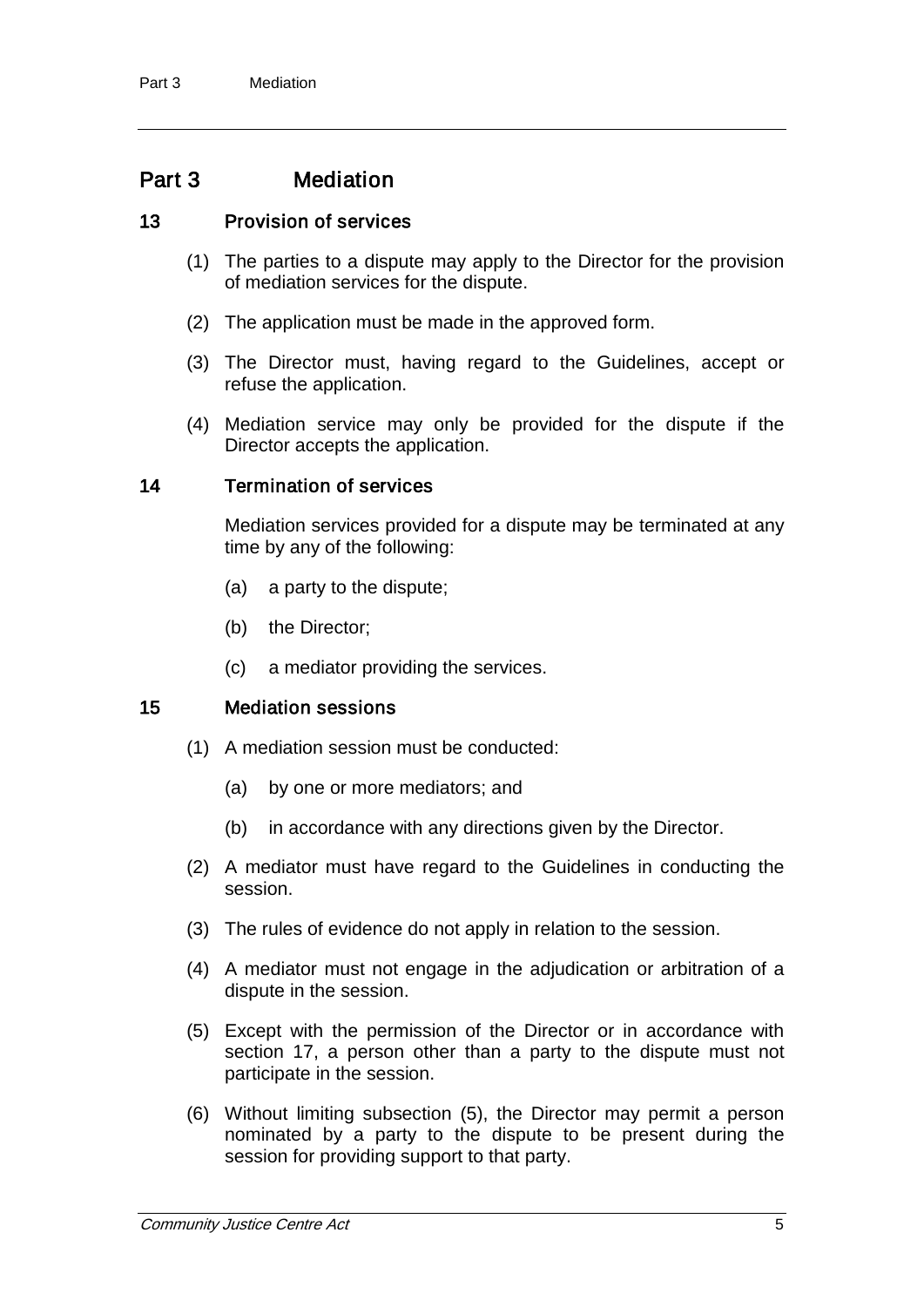- (7) Mediation sessions must be conducted with:
	- (a) as little formality and technicality as possible; and
	- (b) as much expedition as possible.

#### 16 Mediations must be voluntary

- (1) The attendance of a party at a mediation session must be voluntary.
- (2) The party may withdraw from the session at any time.
- (3) Except in relation to any agreement arising from the session, the session does not:
	- (a) affect any rights of the party; or
	- (b) create any obligations that bind the party.

#### 17 Representative of party

- (1) A party to a mediation session that is a body corporate may be represented during the session by:
	- (a) if the body corporate is a corporation within the meaning of the Corporations Act 2001 – an officer of the corporation within the meaning of that Act; or
	- (b) otherwise a person nominated by the body corporate.
- (2) A person must not be a representative under this section if the person contravenes a requirement specified by the Director for this section.

## Part 4 Adjudication

#### 18 Interpretation

(1) In this Part, unless the contrary intention appears:

adjudicator means a person appointed by the Director to adjudicate a payment dispute for Part 3 of the CCSP Act.

CCSP Act means the Construction Contracts (Security of Payments) Act.

*lodgment fee* means the lodgment fee referred to in section 20.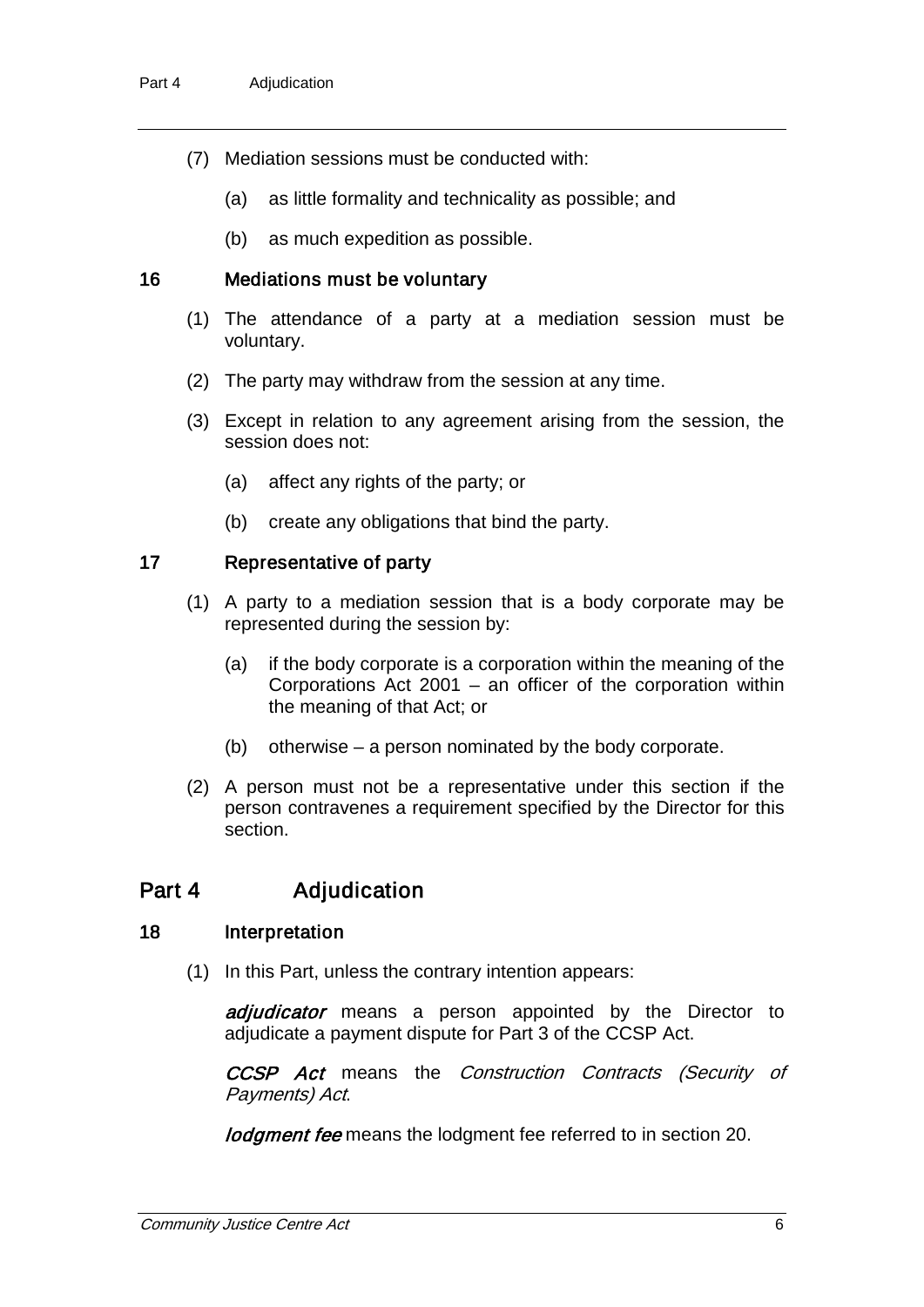(2) Unless the contrary intention appears, the following terms have the same meanings in this Part as in the CCSP Act:

adjudication

appointed adjudicator

construction contract

party

payment claim

payment dispute

prescribed appointer

registered adjudicator

working day.

#### 19 Director taken to be prescribed appointer

Subject to this Part, the CCSP Act has effect as if the Director were a prescribed appointer for that Act.

#### 20 When Director may act

- (1) This section applies if a party to a construction contract serves a written application for the adjudication of a payment dispute on the Director under section 28 of the CCSP Act.
- (2) The Director must do each of the things referred to in section 30(1)(a), (b) and (c) of the CCSP Act within 5 working days after being served with that application if:
	- (a) the Director is satisfied the amount of the payment claim for the dispute is less than \$10 000; and
	- (b) one or more of the parties to the contract have paid to the Director the lodgment fee for the adjudication within those 5 working days.
- (3) For subsection (2), the amount of the lodgment fee is:
	- (a) \$500; or
	- (b) if another amount is prescribed by the Regulations that amount.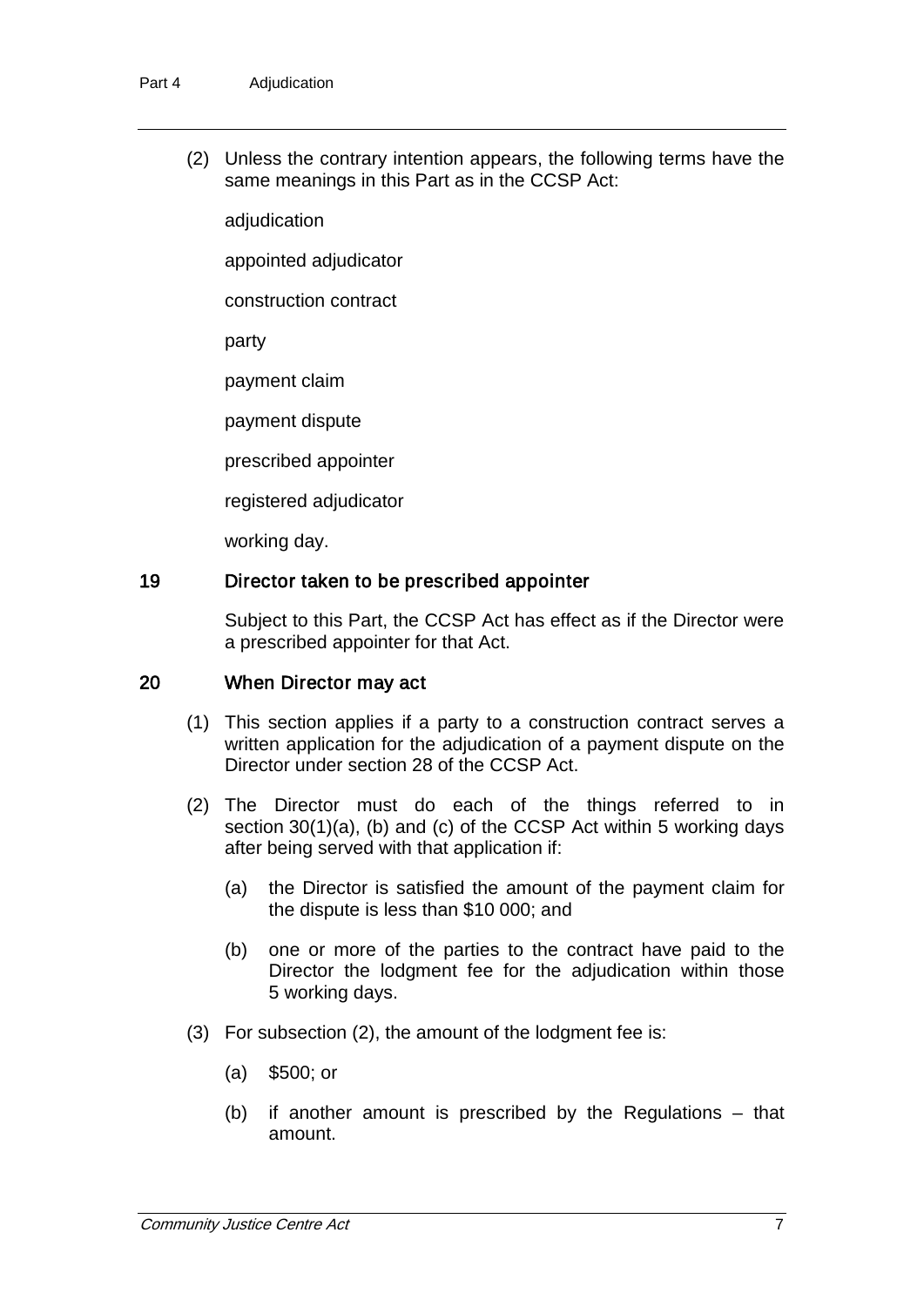- (4) The Director may, for section 30(1)(a) of the CCSP Act, appoint a person who is not a registered adjudicator to adjudicate the payment dispute if the Director is satisfied:
	- (a) the person has qualifications and experience relating to adjudication (whether or not they are qualifications and experience prescribed for section 52 of the CCSP Act); and
	- (b) the payment dispute is of a nature that may be adjudicated by the person.
- (5) The CCSP Act has effect in relation to the adjudication as if the person were a registered adjudicator.

#### Note for subsection (5):

This means, for example, the Registrar under the CCSP Act must make available for public inspection the result or a report of a decision by the person under section 54 of that Act.

- (6) Subject to this Part, an adjudicator to whom the application is sent under section 30(1)(b) of the CCSP Act is taken to be an appointed adjudicator for that Act.
- (7) If the requirements in subsection (2)(a) and (b) are not satisfied in relation to the application:
	- (a) the Director must not do any of the things referred to in section 30(1)(a), (b) and (c) of the CCSP Act for that application; and
	- (b) section 30(2) and (3) of the CCSP Act applies.

#### 21 Liability for lodgment fee

- (1) Each party to an adjudication conducted by an adjudicator is liable to pay an equal share of the lodgment fee.
- (2) If a party (the *first party*) has paid more than the party's equal share of the fee, the adjudicator may decide that another party must pay to the first party an amount that would result in all the parties paying an equal share of the fee.
- (3) If the adjudicator makes a decision under subsection (2):
	- (a) the adjudicator must include in the decision the date on which the amount is payable; and
	- (b) Part 3, Divisions 4 and 5 of the CCSP Act apply (with the necessary changes) to the decision as if it were a determination of an appointed adjudicator.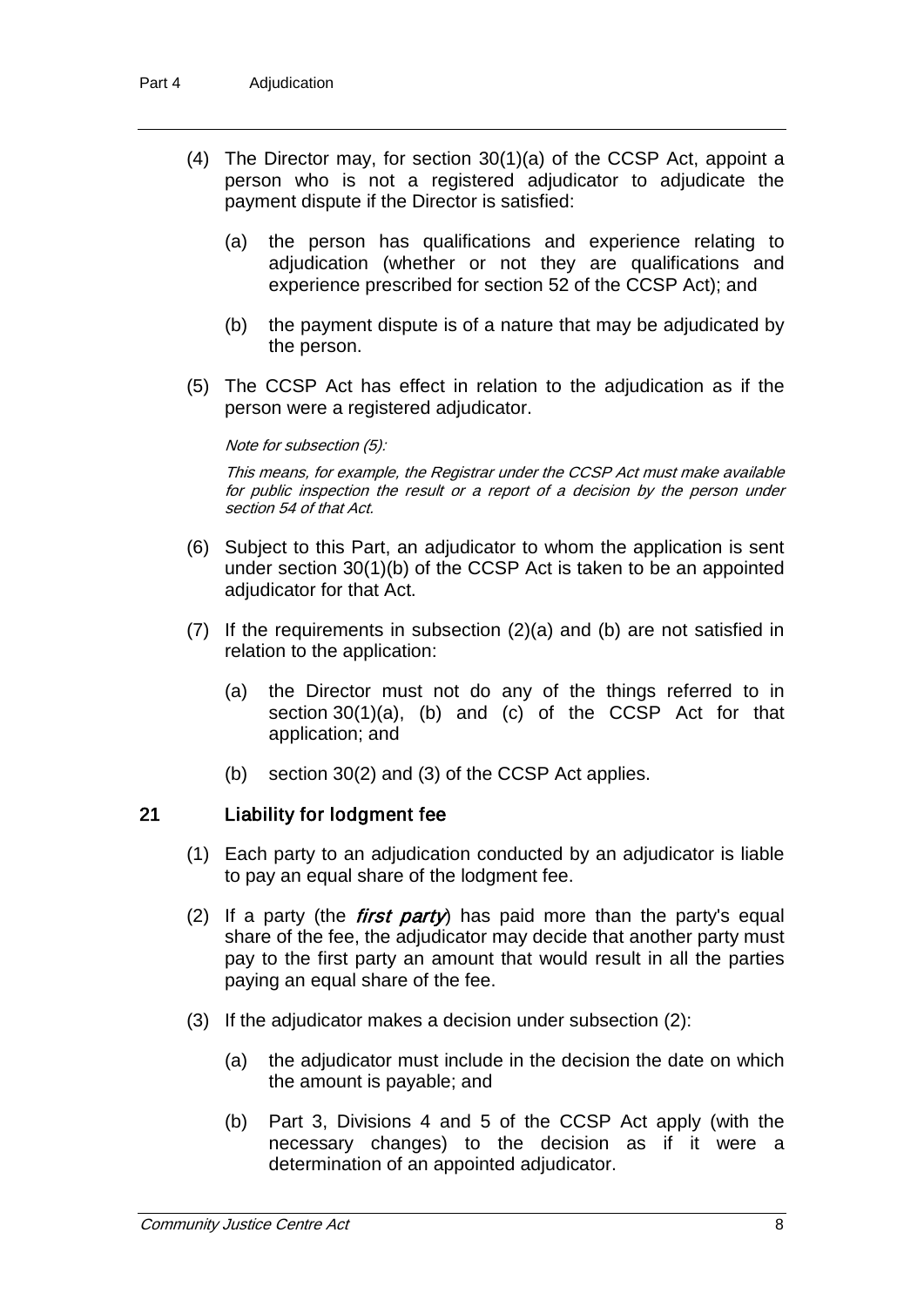#### 22 Power of adjudicator

- (1) An adjudicator must not make a determination for a payment dispute under section 33(1)(b) of the CCSP Act that would result in the total of the amount to be paid, and the security to be returned, for the dispute equal to \$10 000 or more.
- (2) To avoid doubt, the total of the amount to be paid, and the security to be returned, for the dispute does not include any interest payable under section 35 of the CCSP Act.

#### 23 Costs of adjudication

- (1) Section 46 of the CCSP Act does not apply in relation to an adjudication arising because of this Part.
- (2) Section 55 of the CCSP Act does not apply to:
	- (a) the Director; or
	- (b) an adjudicator.

### Part 5 Community Justice Consultative Council

#### 24 Establishment

- (1) The Community Justice Consultative Council is established.
- (2) The Council consists of 7 members appointed by the Minister.
- (3) Subject to subsection (4) and the Regulations, the Council may determine the procedures for its meetings.
- (4) At a meeting of the Council, 4 members constitute a quorum.
- (5) To avoid doubt, the Public Sector Employment and Management Act does not apply in relation to the appointment of a Council member.
- (6) The Regulations may make provision, consistent with this Act, about any of the following:
	- (a) the appointment of Council members (including the nomination of persons to be appointed as Council members);
	- (b) the appointment of a Council member as the Chairperson, or the Deputy Chairperson, of the Council;
	- (c) the term of the office of a Council member;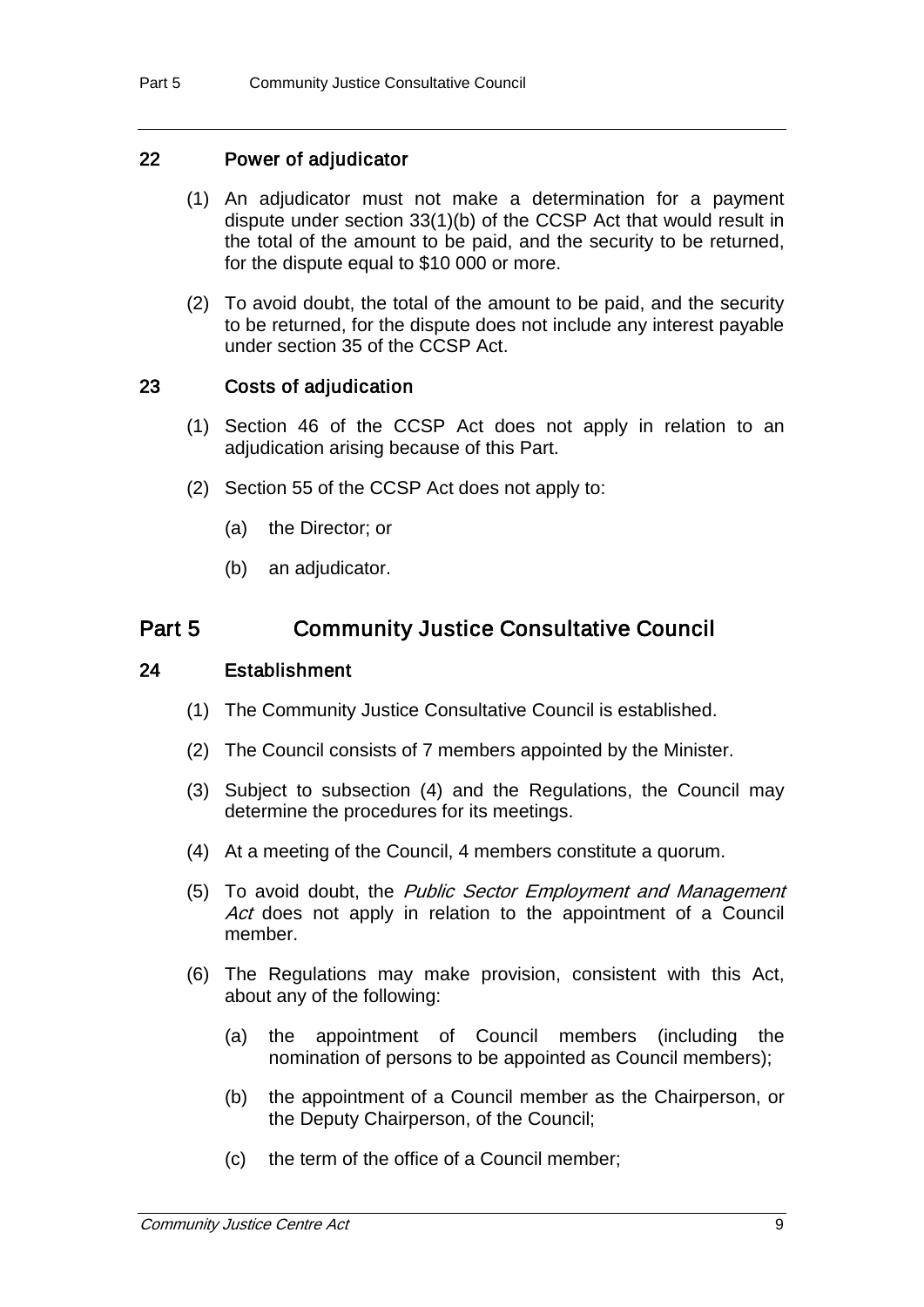- (d) the vacation of the office of a Council member;
- (e) meetings of the Council;
- (f) any other matters about the Council.

#### 25 Functions

The functions of the Council are:

- (a) to make Guidelines under section 26; and
- (b) to deal with a complaint under section 27; and
- (c) to make reports and recommendations to the Minister on any of the following matters the Council considers appropriate:
	- (i) the operation of the Centre;
	- (ii) any matter that may be the subject of a review under section 32(1);
	- (iii) any other matter arising from the operation of this Act.

#### 26 Guidelines

- (1) The Council may, consistent with this Act, make policy guidelines for the provision of mediation services.
- (2) Without limiting subsection (1), the Guidelines may provide for one or more of the following:
	- (a) the matters the Director must take into account in deciding:
		- (i) whether or not to provide mediation services; or
		- (ii) to terminate the provision of mediation services;
	- (b) the principles governing the provision of mediation services.
- (3) The Council must, by notice in the *Gazette*, notify the making of the Guidelines.
- (4) In addition, the Council must notify each of the following about the making of the Guidelines:
	- (a) the Minister;
	- (b) the CEO;
	- (c) the Director.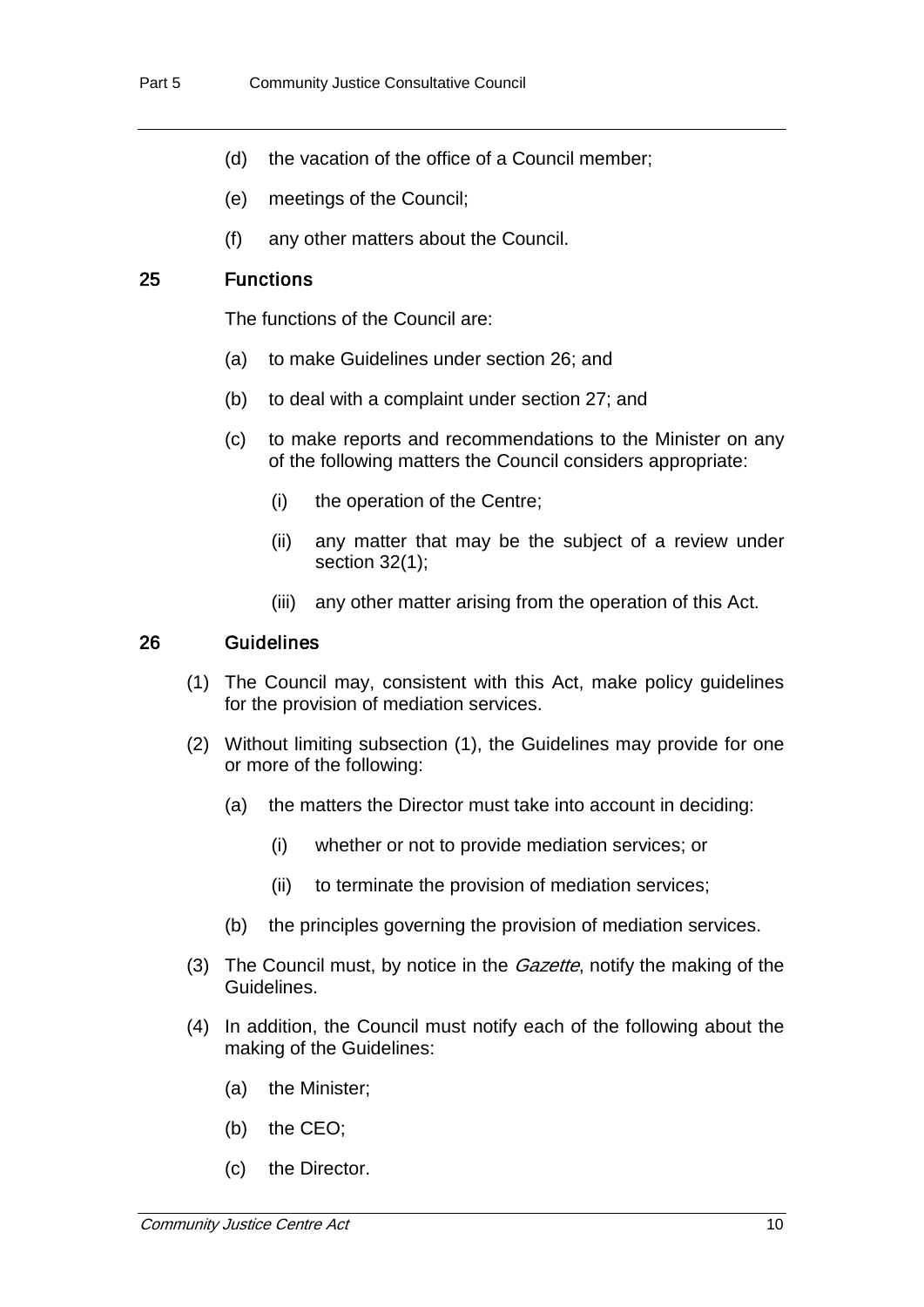(5) The Guidelines must not take effect before their notification under subsection (3).

#### 27 Complaint

- (1) A party to a dispute for which mediation services have been provided may make a complaint to the Council about the manner in which the services were provided.
- (2) Without limiting subsection (1), the complaint may relate to an aspect of the procedure adopted by any of the following in providing the services:
	- (a) the Director;
	- (b) a mediator;
	- (c) a Centre employee.
- (3) However, a complaint must not be made about the outcome of a mediation session.
- (4) The Council may do any of the following on receiving the complaint:
	- (a) review the matters raised in the complaint;
	- (b) if the Council considers that actions should be taken by the Director to address any of those matters – recommend the Director to take those actions;
	- (c) if the Council considers that the Guidelines should address any of those matters – amend or make provision in the Guidelines accordingly.
- (5) The Regulations may make provision, consistent with this Act, about any matters arising from this section.

#### 28 Direction

The Minister may give directions to the Council about the exercise of any of the Council's powers or the performance of any of the Council's functions under this Act, except directions about any of the following:

- (a) the content of a report or recommendation by the Council;
- (b) the taking of an action about a complaint under section 27(4).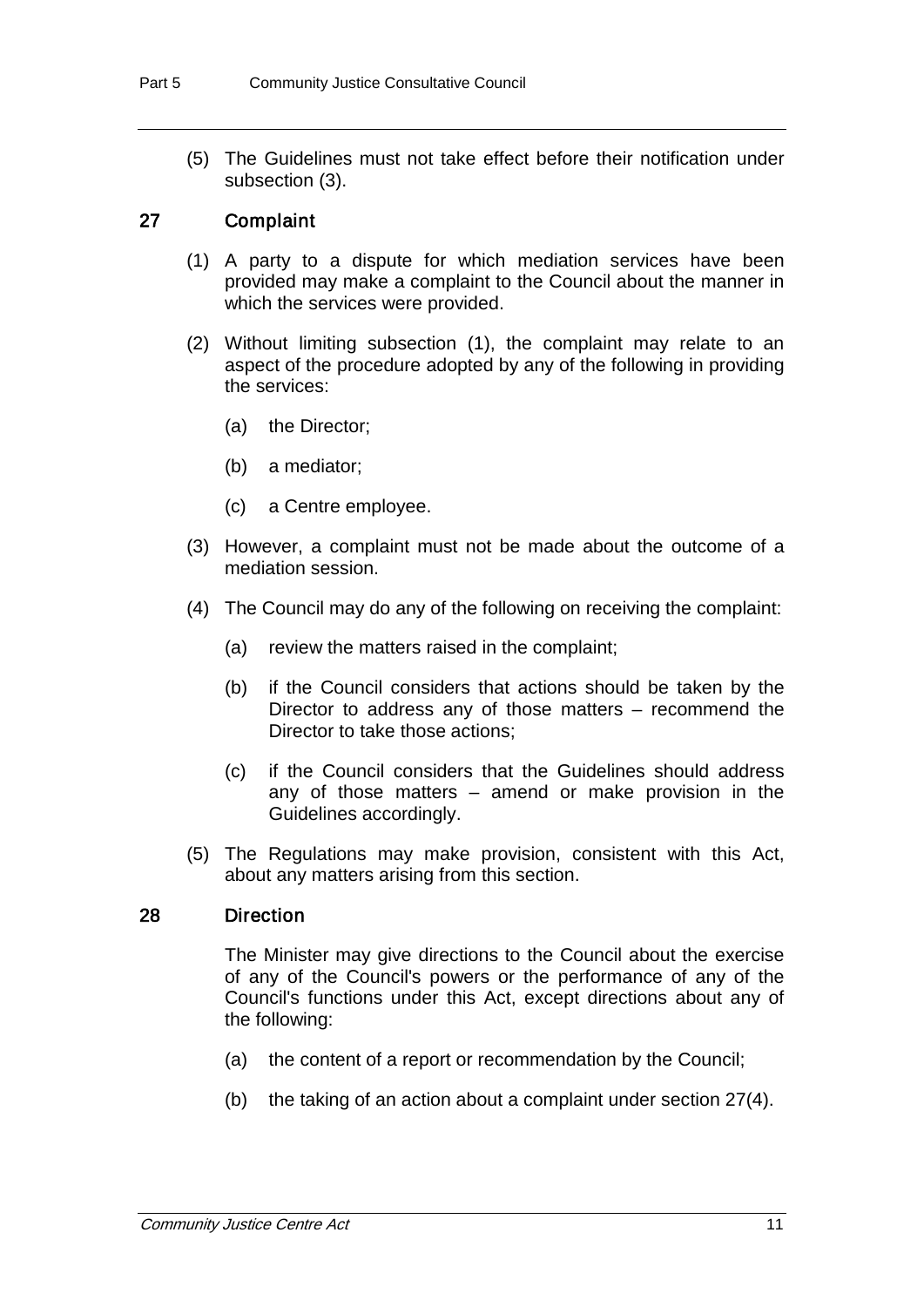### 29 Delegation

- (1) The Council may delegate any of its powers or functions to:
	- (a) the Director; or
	- (b) a Committee.
- (2) The delegation must be in writing.

### 30 Committee

- (1) The Council may establish committees for the exercise of any of its powers, or the performance of any of its functions, as is specified by the Council.
- (2) A Committee member must be appointed by the Council.
- (3) A Committee member must be:
	- (a) a Council member; or
	- (b) the Director; or
	- (c) a mediator; or
	- (d) a Centre employee.
- (4) The Regulations may make provision, consistent with this Act, about any matters arising from this section.

## Part 6 **Administration**

### 31 Approved form

The CEO may approve forms for this Act.

#### 32 Review

- (1) The CEO must conduct a review of each of the following matters within 5 years after the commencement of this Act:
	- (a) the operation and effectiveness of this Act;
	- (b) the operation and effectiveness of the Centre;
	- (c) the operation and effectiveness of the Council;
	- (d) any other matters arising from the operation of any provision in this Act that the CEO thinks should be subject to a review.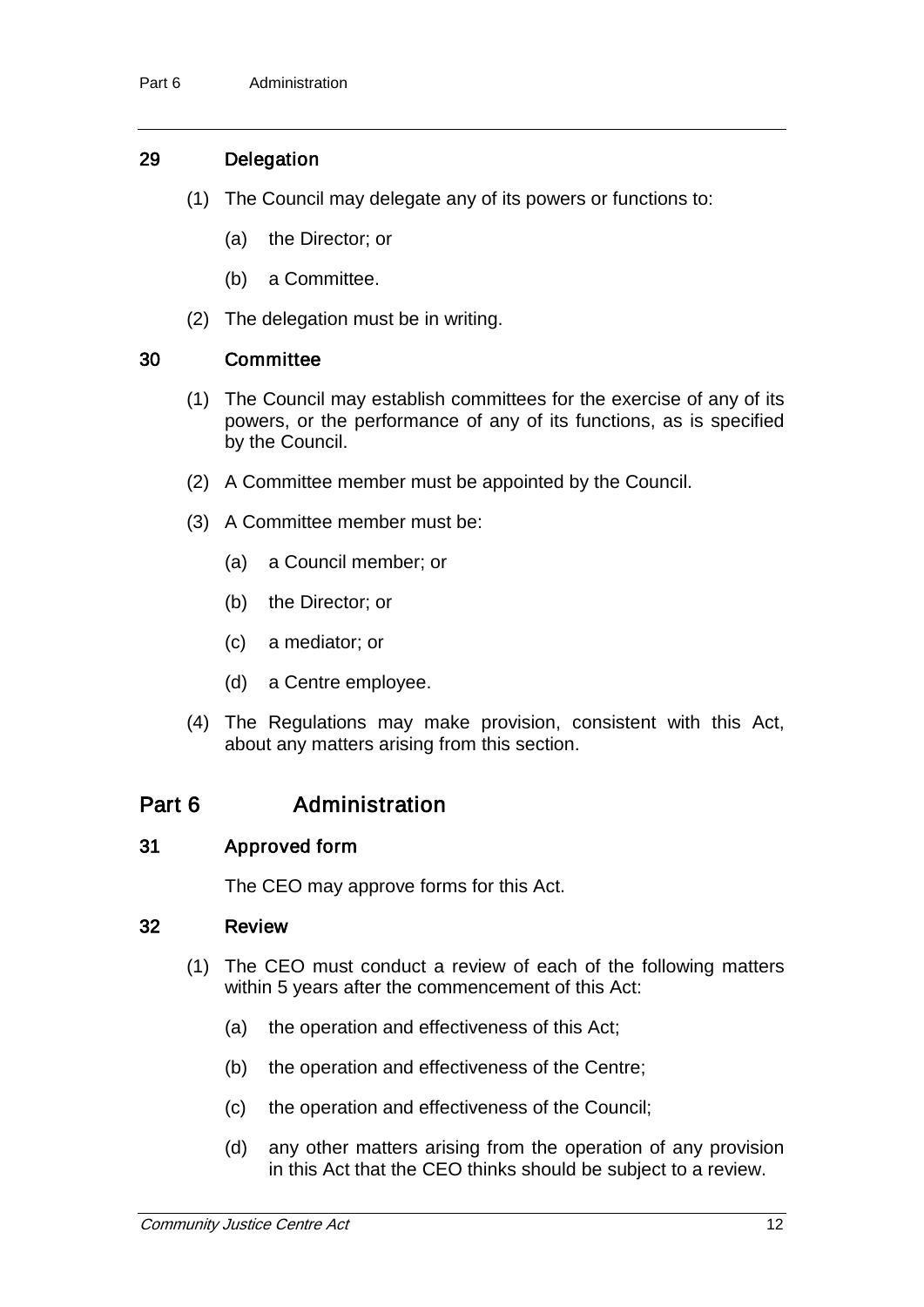- (2) The CEO must prepare a report for the review that includes:
	- (a) the result of the review; and
	- (b) any recommendation arising from the review.
- (3) The CEO must give the Minister the report as soon as possible after its completion.
- (4) The Minister must table a copy of the report in the Legislative Assembly within 6 sitting days after the Minister receives the report.

#### 33 Protection from liability

- (1) This section applies to a person who is or has been any of the following:
	- (a) the Director;
	- (b) a mediator;
	- (c) a Centre employee;
	- (d) a Council member;
	- (e) a Committee member.
- (2) The person is not civilly or criminally liable for an act done or omitted to be done by the person in good faith in the exercise or purported exercise of a power, or the performance or purported performance of a function, under this Act.
- (3) Subsection (2) does not affect any liability the Territory would, apart from that subsection, have for the act or omission.

#### 34 Protection of information

The following are not admissible as evidence in any proceedings before a court, tribunal or any other body that has the power to take evidence on oath:

- (a) a statement, document or any other thing made for a mediation session;
- (b) a record of the statement, document or thing.

#### 35 Privilege for defamation

(1) A mediation session has effect as if it were a judicial proceeding for the purposes of any privilege that is available for a judicial proceeding under any law about defamation in force in the Territory.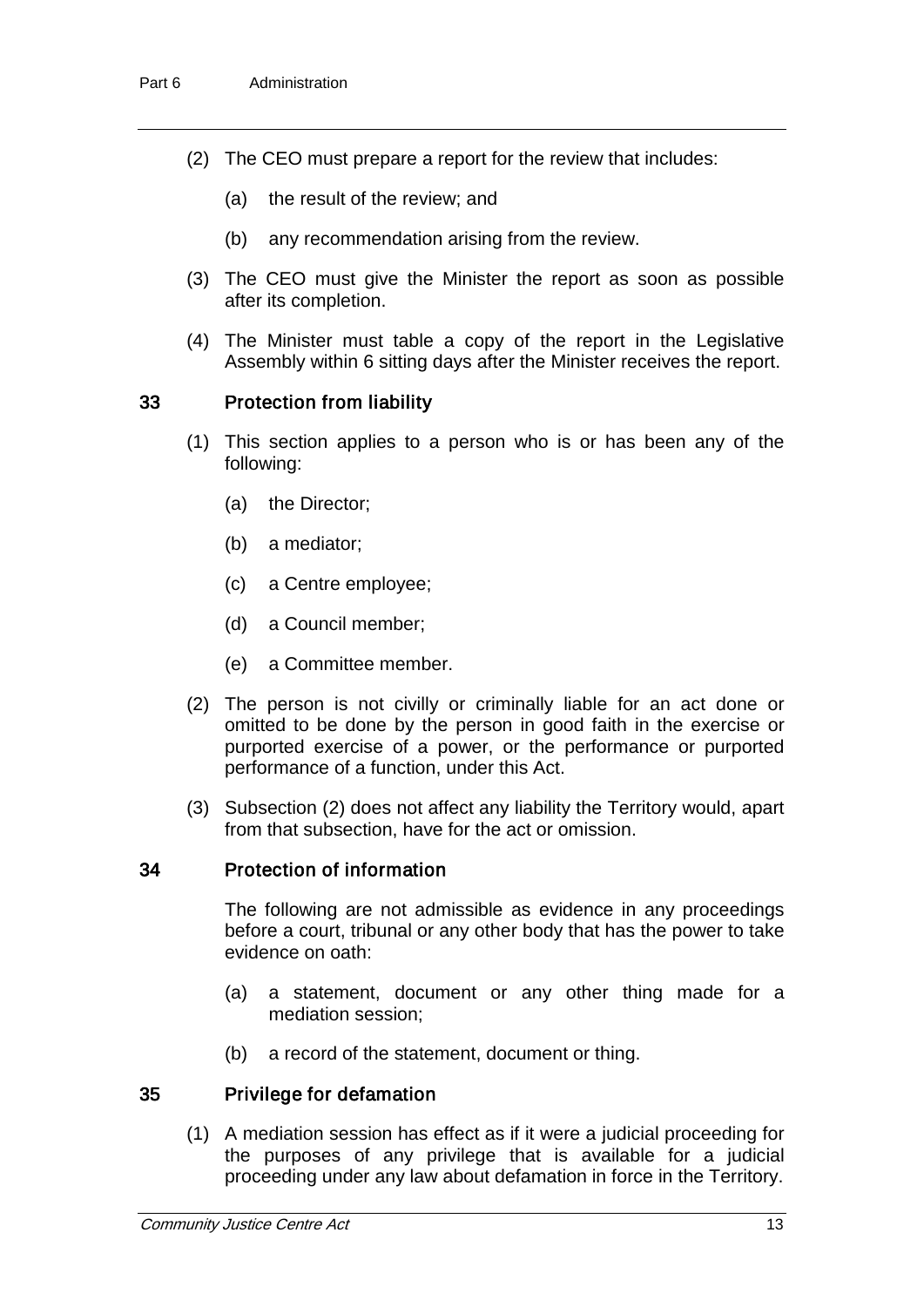- (2) Any document produced in a mediation session has effect as if it were a document produced in a judicial proceeding (*proceeding* document) for the purposes of any privilege that is available for a proceeding document under any law about defamation in force in the Territory.
- (3) The privilege provided by this section does not extend to a publication:
	- (a) that is not made for a mediation session; or
	- (b) that is not permitted by section 36.

#### 36 Secrecy

- (1) This section applies to a person who is or has been any of the following:
	- (a) the Director;
	- (b) a mediator;
	- (c) a Centre employee;
	- (d) a Council member;
	- (e) a Committee member.
- (2) The person must not:
	- (a) record any information obtained by the person in exercising a power or performing a function under this Act; or
	- (b) disclose any such information to a person or body (including a court or tribunal); or
	- (c) publish all or part of a document obtained by the person in exercising a power or performing a function under this Act; or
	- (d) produce to a court or tribunal a document or any other thing obtained by the person in exercising a power or performing a function under this Act.
- (3) Subsection (2) does not apply in relation to any recording, disclosure, publication or production that:
	- (a) is part of the exercise of a power or the performance of a function under this Act; or
	- (b) relates to the administration of this Act; or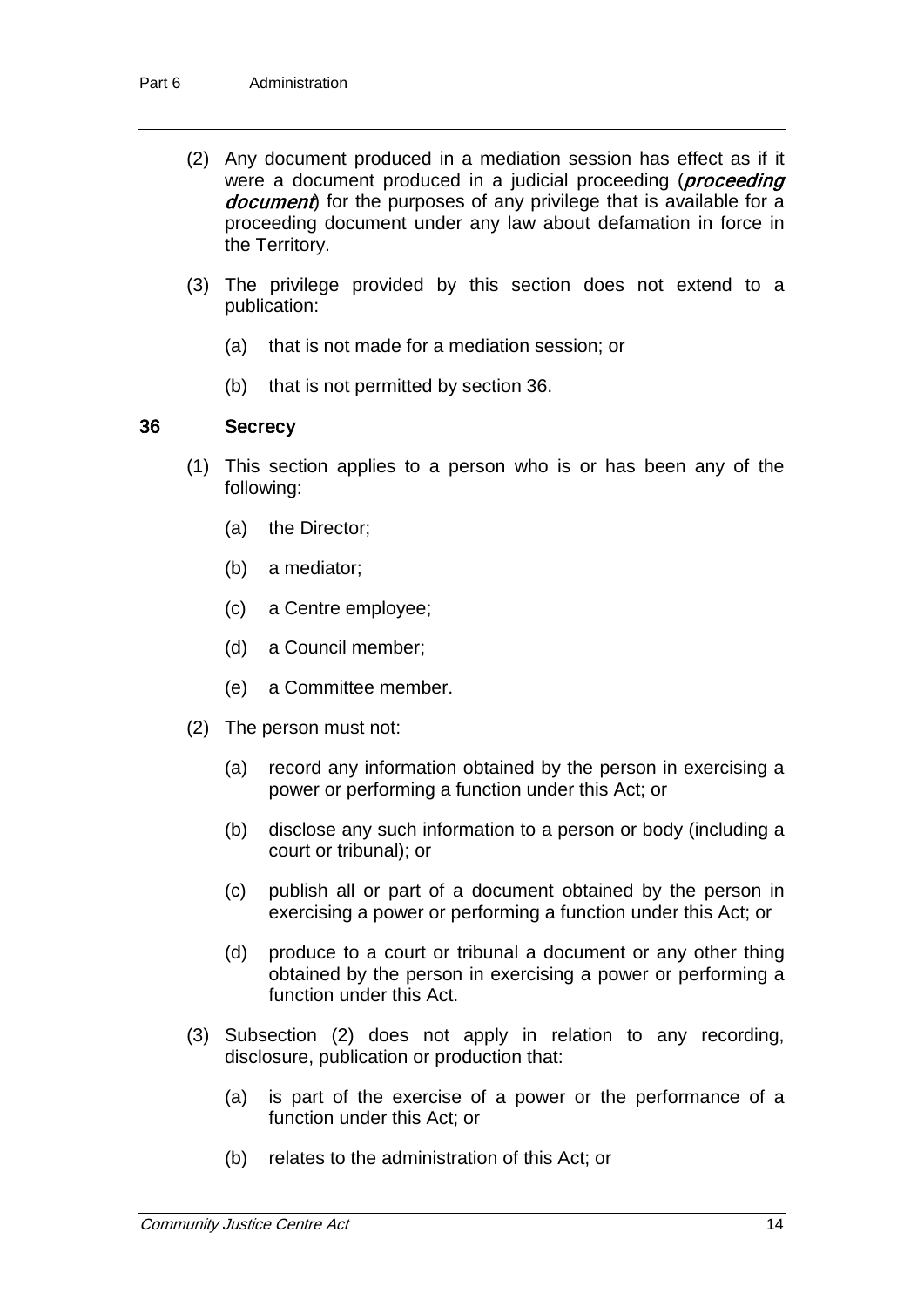- (c) is required by another law; or
- (d) is reasonably necessary for the protection of a person or the prevention of damage to property; or
- (e) is made for:
	- (i) a person who is the subject of the information, document or thing; or
	- (ii) another person with the consent of the person referred to in subparagraph (i) (whether the consent is given expressly or by implication); or
	- (iii) a person prescribed by the Regulations.
- (4) A person who contravenes subsection (2) is guilty of an offence.

| Maximum penalty: | If the offender is a natural person $-$<br>400 penalty units or imprisonment for<br>2 years. |
|------------------|----------------------------------------------------------------------------------------------|
|                  | If the effected and a character compositor                                                   |

If the offender is a body corporate – 2 000 penalty units.

(5) For this section, a reference to a power or function under this Act does not include a reference to a power or function under the Construction Contracts (Security of Payments) Act arising from Part 4 of this Act.

#### 37 Confidentiality agreement

- (1) The Director may require the parties to a dispute to sign an agreement of confidentiality before providing mediation services for the dispute.
- (2) The agreement must specify that each party may not record, disclose, publish or produce any information, document or thing arising from the provision of the mediation services.
- (3) A person who contravenes the agreement is guilty of an offence.

| Maximum penalty: | If the offender is a natural person $-$<br>400 penalty units or imprisonment for<br>2 years. |
|------------------|----------------------------------------------------------------------------------------------|
|                  |                                                                                              |

If the offender is a body corporate – 2 000 penalty units.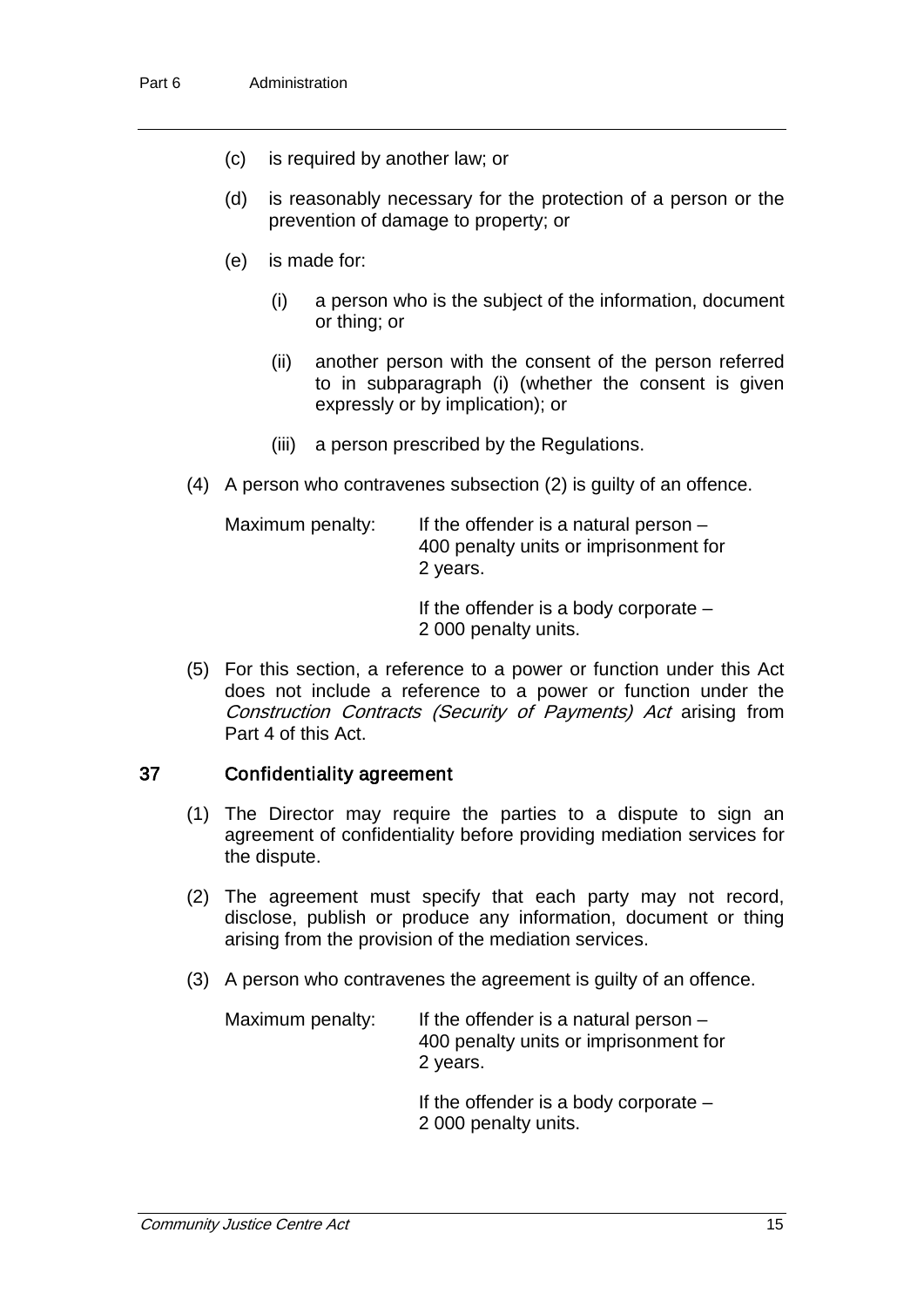(4) However, subsection (3) does not apply to any recording, disclosure, publication or production approved by the Director and all the parties to the dispute.

#### 38 Appointments may be made despite other Act

- (1) This section applies to a person who is employed or engaged, or holds an office:
	- (a) on a full-time basis; or
	- (b) on the basis that the person may not:
		- (i) be otherwise employed or engaged; or
		- (ii) otherwise hold an office.
- (2) Despite any other Act, the person is not disqualified from being appointed or remunerated as one or more of the following:
	- (a) a mediator;
	- (b) a Council member;
	- (c) a Committee member;
	- (d) an adjudicator within the meaning of Part 4.

#### 39 Annual report

- (1) For each financial year, the CEO must prepare an annual report on the operation of this Act during that year.
- (2) The CEO must give the Minister the report within 3 months after the end of that year.
- (3) The Minister must table a copy of the report in the Legislative Assembly within 6 sitting days after the Minister receives the report.

#### 40 Regulations

The Administrator may make regulations, not inconsistent with this Act, prescribing matters:

- (a) required or permitted by this Act to be prescribed; or
- (b) necessary or convenient to be prescribed for carrying out or giving effect to this Act.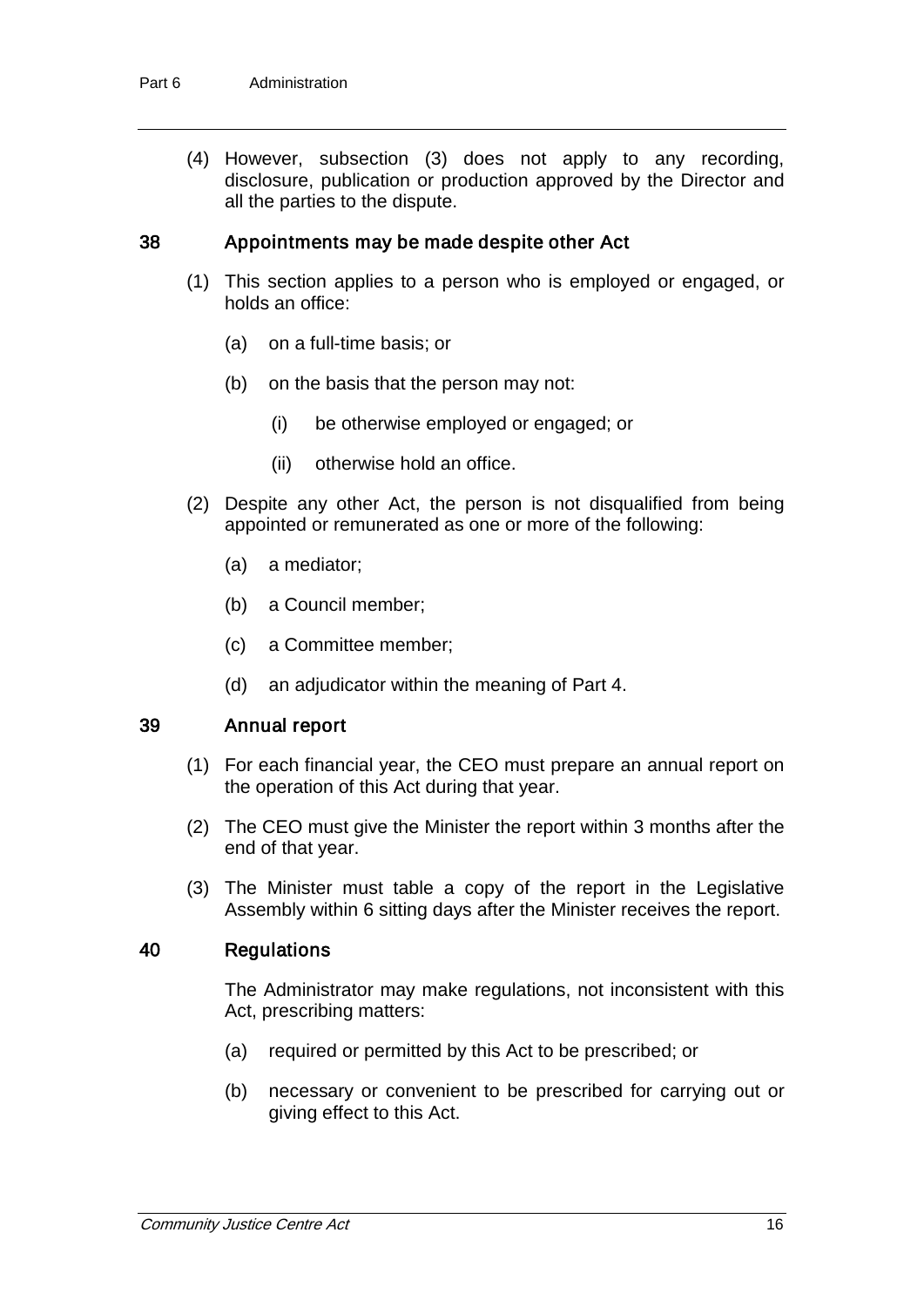## Part 7 Transitional matters for Community Justice Centre Act 2005

#### 41 Savings

- (1) This section applies to any mediation commenced before the commencement of this Act for or by the part of the Department of Justice then known as the Community Justice Centre.
- (2) This Act does not:
	- (a) prevent the completion of the mediation after the commencement of this Act; or
	- (b) affect anything arising from the mediation (whether or not the mediation was completed before the commencement of this Act).
- (3) Subsection (2) has effect:
	- (a) whether or not the person conducting the mediation is a mediator or holds the prescribed qualifications for a mediator; and
	- (b) whether or not the requirements of this Act have been complied with in relation to the conducting of the mediation.